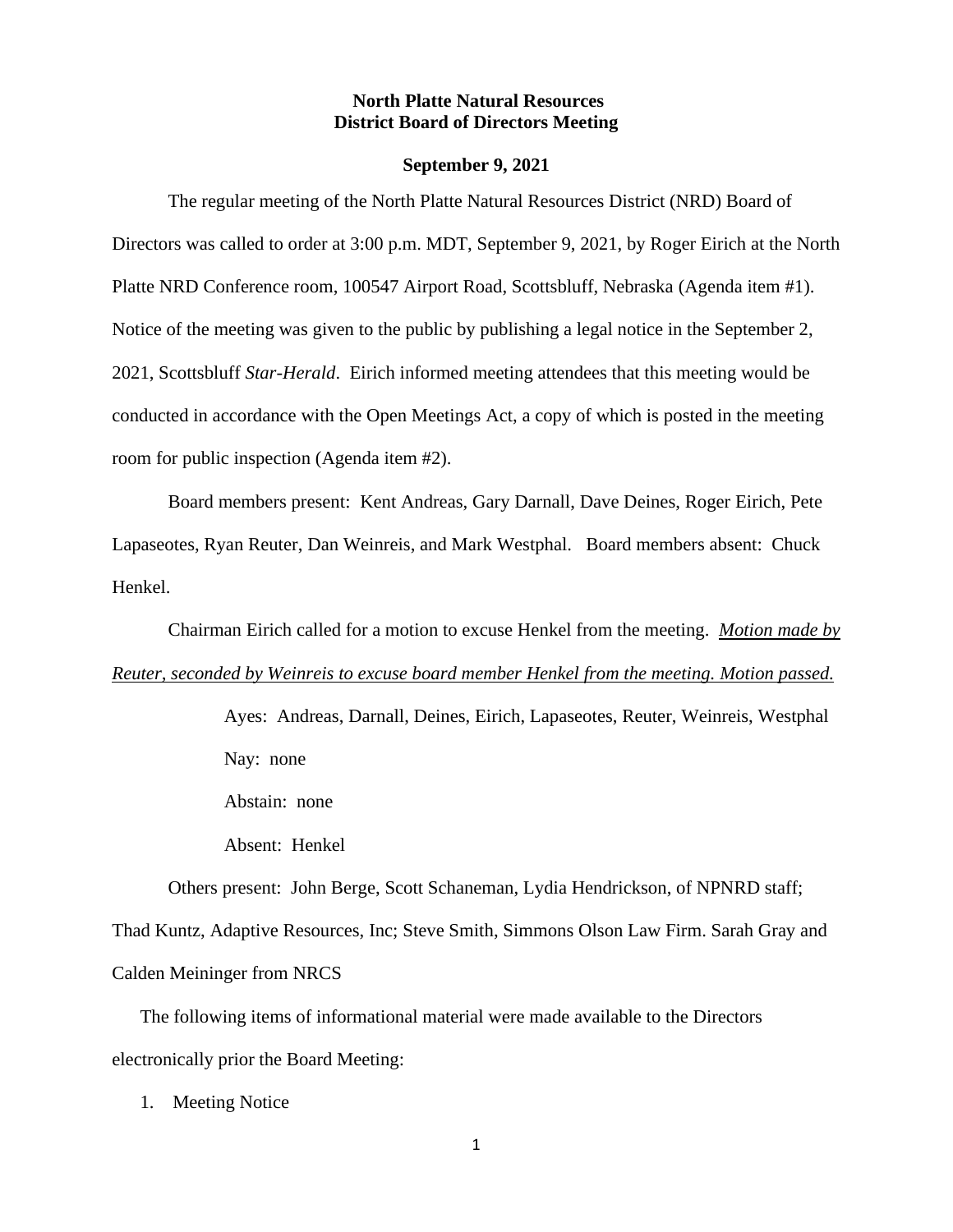- 2. Agenda
- 3. Minutes, North Platte Natural Resources District, August 13, 2020
- 4. Treasurers Report
- 5. Manager's Report
- 6. Suggested Motion for 1% Increase in Budget Authority.
- 7. Budget Hearing Agenda
- 8. Testimony for Budget Hearing FY 2022 Budget
- 9. Budget of Expenses Spreadsheet for Fiscal Year 2022
- 10. Budget of Revenues Spreadsheet for Fiscal Year 2022
- 11. State Budget Form for Fiscal Year 2022
- 12. North Platte Natural Resources District, Public Hearing FY 2022 Budget Script,

September 9, 2021.

13. Certification of Taxable Value & Value Attributable to Growth, Tax Year 2021 for Scotts Bluff County, Banner County, Sioux County, Morrill County, and Garden County.

# **3. Approval of Minutes of Previous Meeting**

The Board reviewed the minutes of the August 12, 2021, regular Board meeting.

*Moved by Andreas, seconded by Deines, to approve the minutes of the August 12, 2021* 

# *regular Board meeting. Motion passed.*

Ayes: Andreas, Darnall, Deines, Eirich, Lapaseotes, Reuter, Weinreis, Westphal

Nay: none

Abstain: none

Absent: Henkel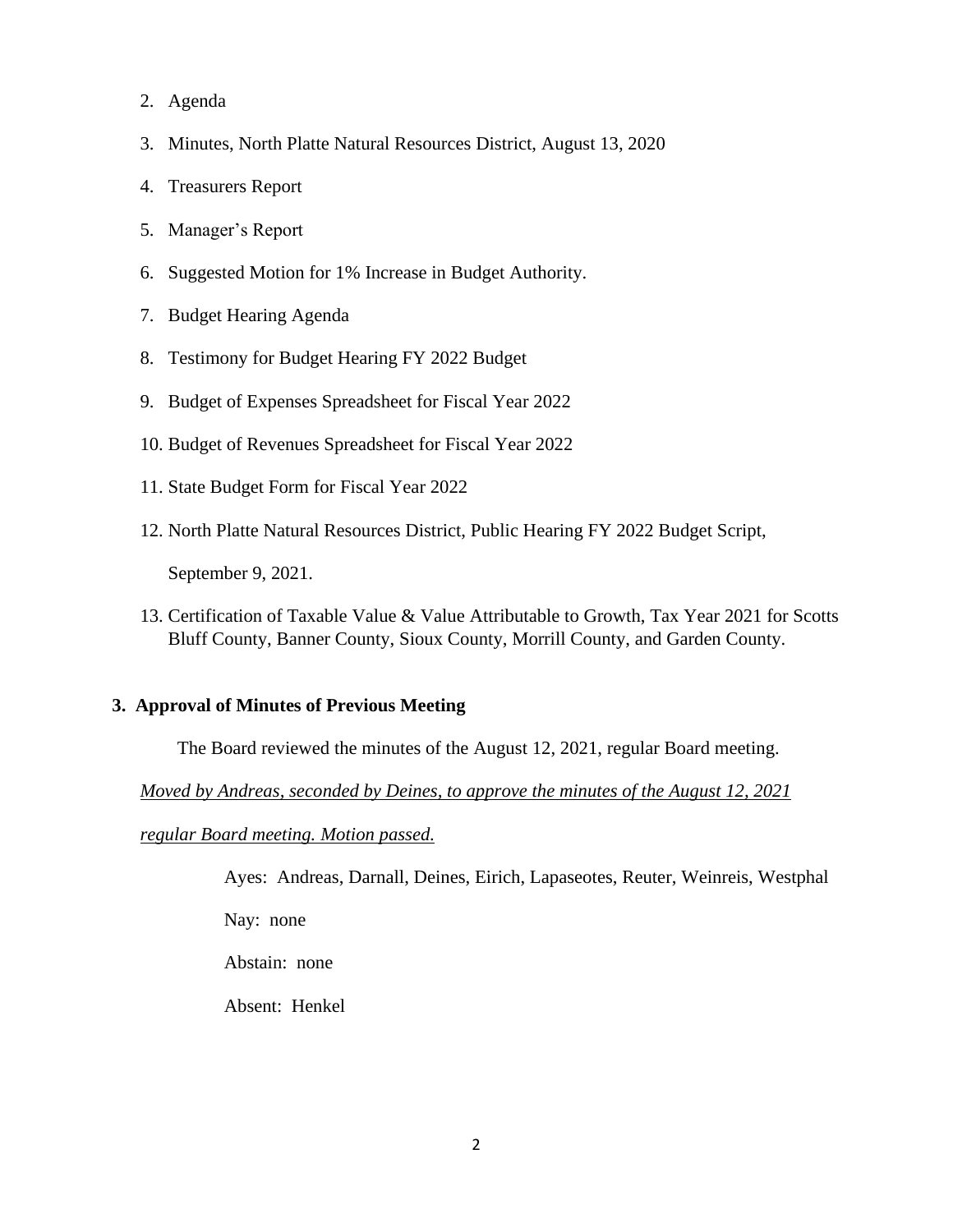Ryan Reuter reviewed the Treasurer's report with the Board. *Motion made by Weinreis, seconded by Westphal, to accept the Treasurer's report and pay the bills as listed. Motion passed.*

> Ayes: Andreas, Darnall, Deines, Eirich, Lapaseotes, Reuter, Weinreis, Westphal Nay: none Abstain: none Absent: Henkel

#### **5. Comments from the Public**

Sarah Gray from NRCS introduced Calden Meininger to the Board as a new technician to the Scottsbluff NRCS office. Gray went on to provide the Board and public an update regarding potential funding through NSWCP as well as EQIP for those producers affected by the recent wildfires. Gray mentioned the deferred grazing program would be available as well as an FSA emergency program called ECP. Gray offered to keep the Board updated regarding the ECP program from FSA as well as other programs as they become available.

#### **6. Manager's Report**

Administrative –

COVID Operations – Effective September 2 through October 2, we will be reimplementing a requirement for masking in the office in common areas and when social distancing is not possible. This is due to at least seven exposures on our staff in the last two weeks and at least one positive case on our staff. Additionally, staff will be expected to mask when interacting with the public. We will be reorganizing our office to ensure social distancing is possible and will be working with individual employees and departments on staggered schedules where possible. Our hope is that this limited timeframe can get the staff through the current surge and this measure can be relaxed again.

Projects and Programs –

3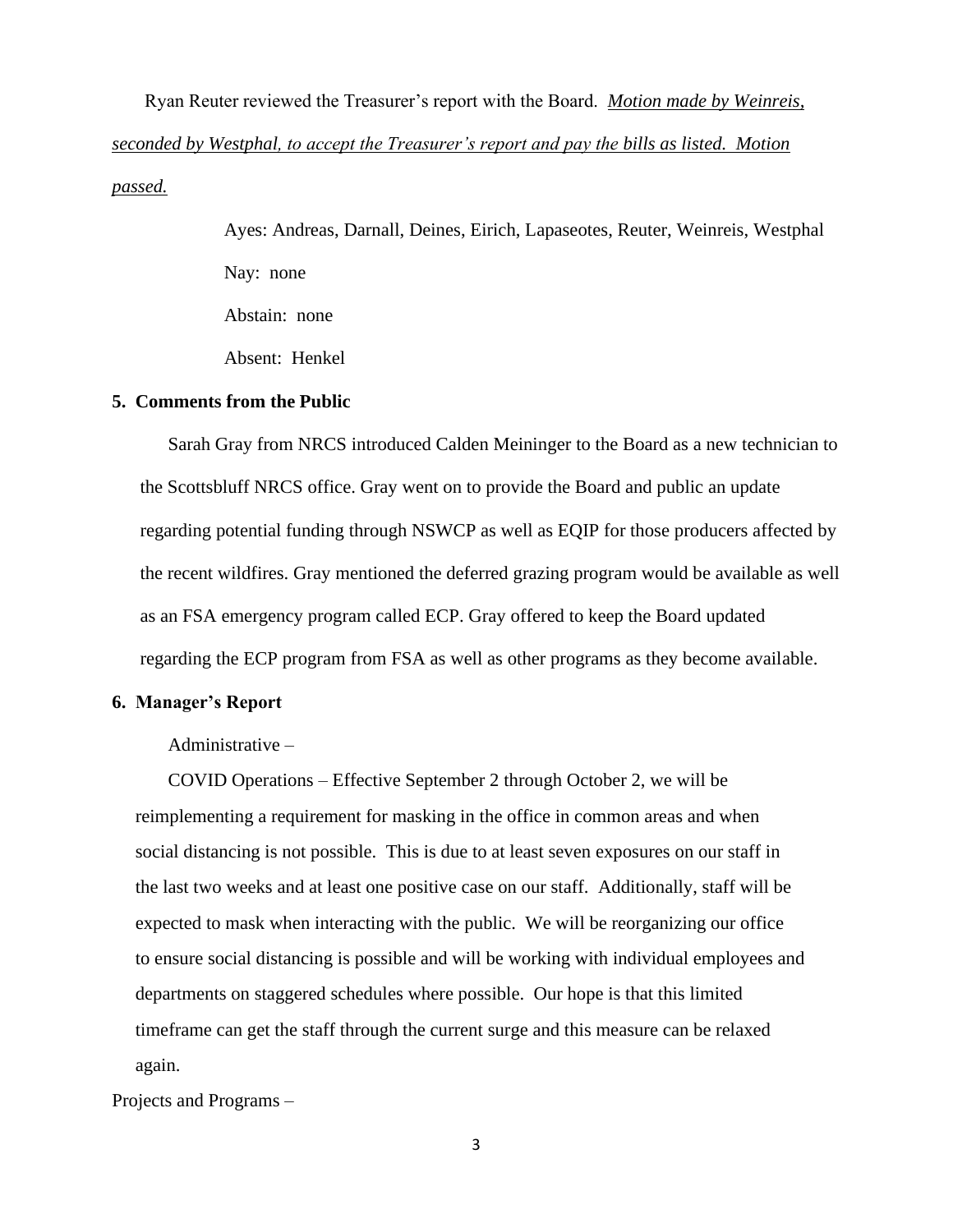Unified Plan – On August 31, I attended a meeting of the Upper Platte NRDs with DNR Director Tom Riley to discuss the Unified Plan (formerly the Grand Plan) and its current status. As you may recall, this plan was designed to designate the entire Upper Platte Basin Fully Appropriated, giving us regulatory certainty for a specific amount of money and water. These talks stalled about two years ago, and the Director is working with NPPD and CNPPID in addition to our NRDs to determine whether there is a viable path forward.

Robust Review – Also on August 31, I met with the entire Platte Over Appropriated Committee (POAC) to discuss the scope of work for the Robust Review. Thad has been working on this for several months. We are getting a lot closer to a final scope and will meet again in mid-September to finalize.

Greenhouse Electrical Improvements – in anticipation of additional electrical load during the fall and winter months, we recently had some electrical improvements made to the greenhouse to ensure enough circuitry to maintain temperature even in the coldest of conditions.

Gueck Lease – For several months we have been working with landowner Gueck to envelop his property into the Schaneman Recharge project. We have received the blessing from PBC to do so and have been stalled with DNR legal counsel for several months on language alterations. I have taken these issues to the Director of DNR to sort out in the hopes we can execute this contract in the coming weeks.

Geoscientist at UNL – Dr. Mohammed Khalil will be replacing Steve Sibray as the new Geoscientist at UNL-Extension.

## Outreach –

Water Expo – On August 14, we hosted over 450 of our constituents for our semi-annual family-oriented Water Expo. This was far and away our largest crowd to date, and the children's activities as well as the adult seminars were well attended. Many thanks to our staff and Board that assisted in making it such a special day!

Water Conference – On August 16, we joined the Nebraska Water Center in hosting the "What's the Shape of Water in Western Nebraska" conference at the Panhandle

4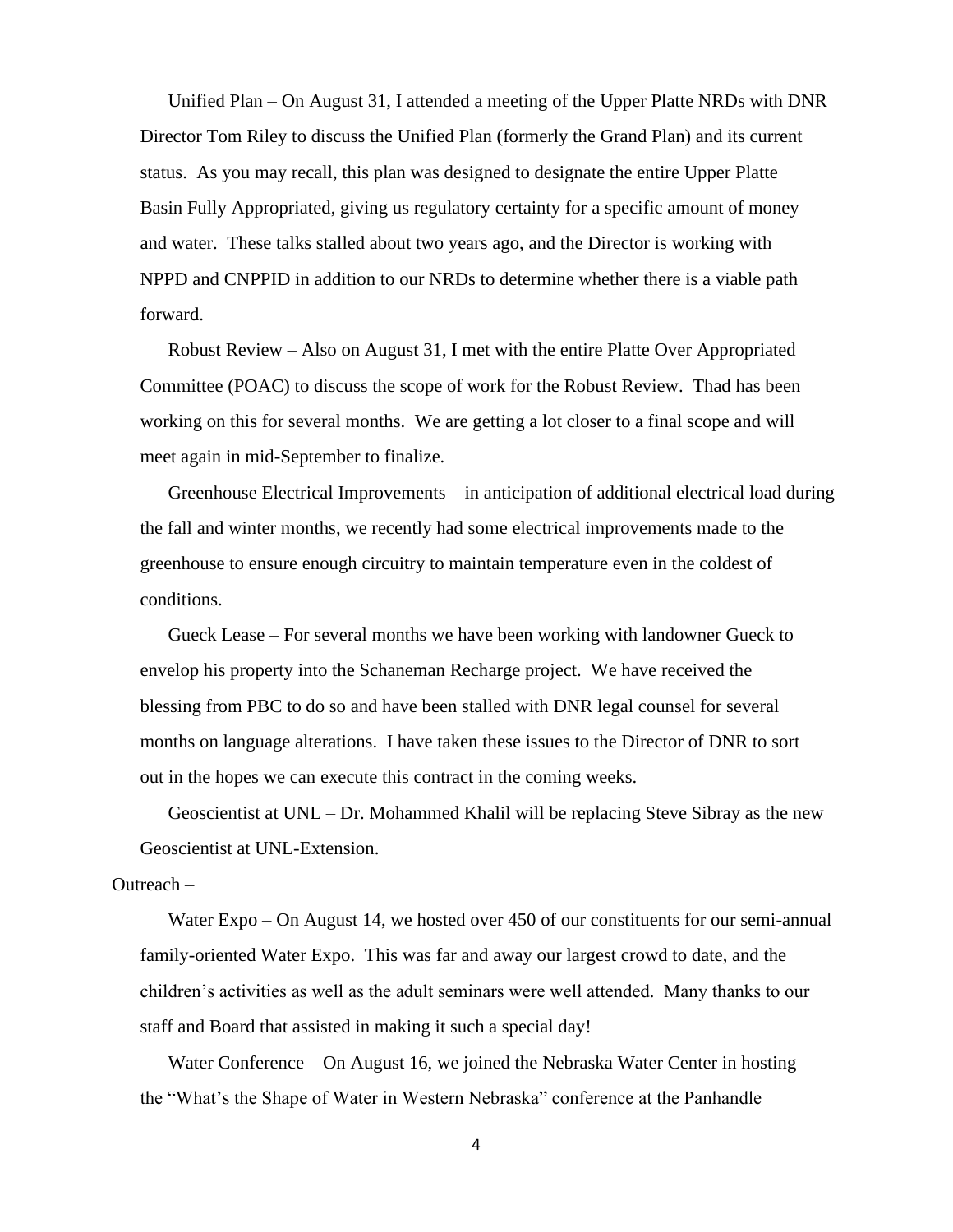Research and Extension Center. Nearly 90 attended that conference.

Water Tour – On August 17-18 we held a very successful first iteration of the "*Where the Water Goes"* Water Tour from here east to Lake McConaughy. We are going to alternate a tour to the west to the Wyoming Reservoirs and to the East each year.

#### **7. Consideration of 1% Increase in Budget Authority**

# *Motion made by Reuter, seconded by Andreas to adopt a 1% increase in budget*

# *allowed by law above and beyond the levy limits.*

Ayes: Andreas, Darnall, Deines, Eirich, Lapaseotes, Reuter, Weinreis, Westphal

Nay: none

Abstain: none

Absent: Henkel

# **8. Adoption of Proposed FY-2022 Budget**

*A motion was made by Reuter and seconded by Weinreis to adopt the FY-2022 Budget as* 

### *submitted.*

Ayes: Andreas, Darnall, Deines, Eirich, Lapaseotes, Reuter, Weinreis, Westphal

Nay: none

Abstain: none

Absent: Henkel

# **9. Adoption of the Final Tax Request**

Berge indicated that approved budget sets the levy for FY 2022 at 0.051616.

*Moved by Henkel, seconded by Reuter to adopt Resolution 20-10 the final tax request at* 

### *.051615.*

Ayes: Andreas, Darnall, Deines, Eirich, Lapaseotes, Reuter, Weinreis, Westphal Nay: none

Abstain: none